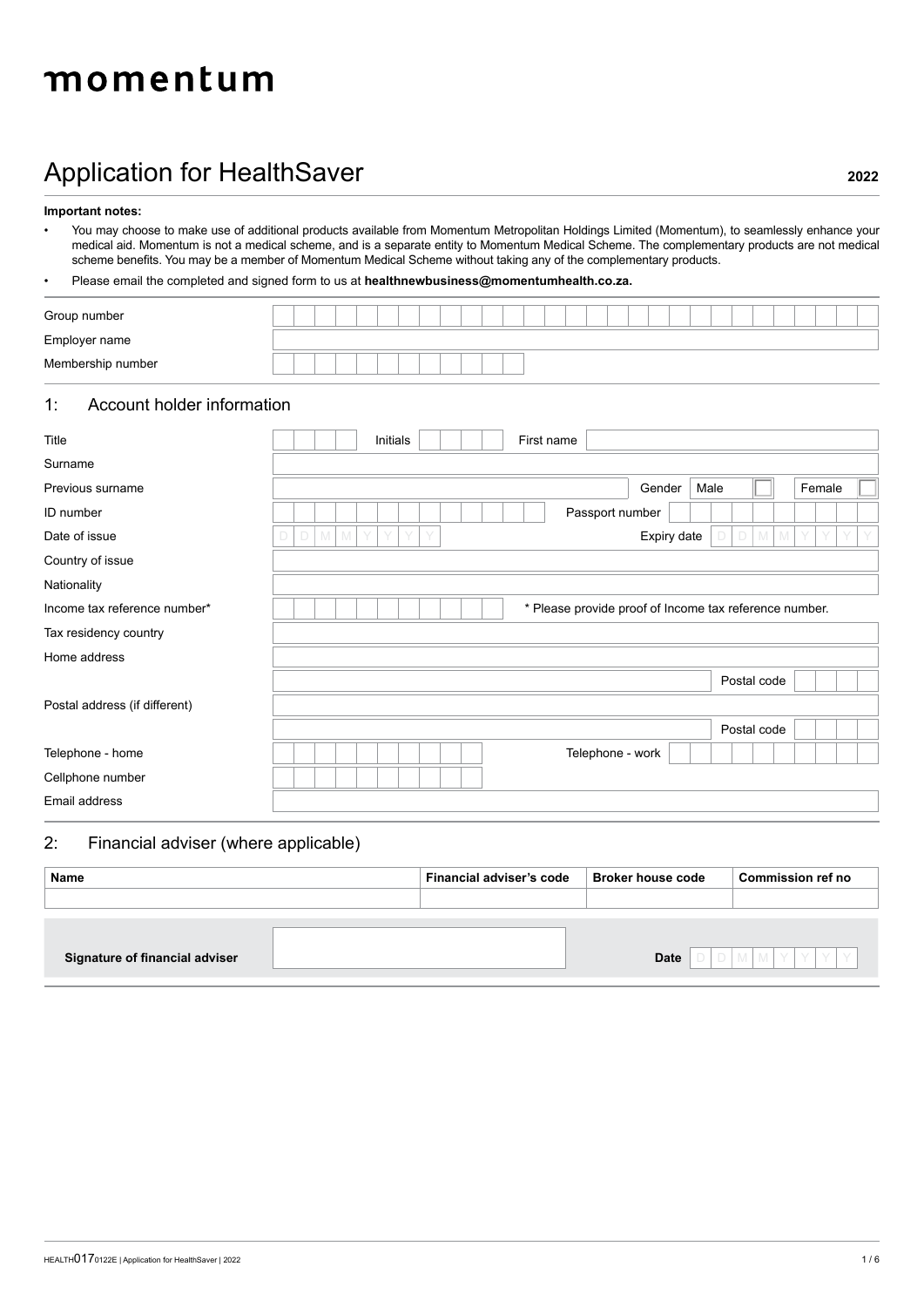### 3: FICA verification

In terms of the Financial Intelligence Centre Act (FICA), we need to successfully perform FICA verification before we activate the HealthSaver account. If a third party pays your HealthSaver contribution, FICA is required for the third party as well.

#### **We therefore require the following information:**

| ID/Passport number for the principal member                                                                        |  |  |  |  |  |  |  |
|--------------------------------------------------------------------------------------------------------------------|--|--|--|--|--|--|--|
| If passport number, please confirm which country the passport was issued in and provide a copy<br>of the passport. |  |  |  |  |  |  |  |
| ID/Passport number for the contribution payer if different to principal member                                     |  |  |  |  |  |  |  |
| If passport number, please confirm which country the passport was issued in and provide a copy<br>of the passport. |  |  |  |  |  |  |  |

• Company name and registration number if a company is the contribution payer (only required where a company application form has not been completed and submitted).

Company name

Company registration number

- If the contribution is paid by a trust by virtue of a testamentary disposition, by virtue of a court order, in respect of persons under curatorship, or by the trustees of a retirement fund in respect of benefits payable to the beneficiaries of that retirement fund, we require:
	- a copy of the trust deed for local trusts, or
	- a letter of authority or other official document from a competent trust registering authority in the foreign jurisdiction for foreign trusts.

For all other trusts we require the name and ID/Passport number for each trustee:

| Name of trustee                              |                                                           |  | <b>ID/Passport number</b> |  |  |  |  |  |  | If passport number, please<br>confirm which country the<br>passport was issued in and<br>provide a copy of the passport. |
|----------------------------------------------|-----------------------------------------------------------|--|---------------------------|--|--|--|--|--|--|--------------------------------------------------------------------------------------------------------------------------|
|                                              |                                                           |  |                           |  |  |  |  |  |  |                                                                                                                          |
|                                              |                                                           |  |                           |  |  |  |  |  |  |                                                                                                                          |
|                                              |                                                           |  |                           |  |  |  |  |  |  |                                                                                                                          |
|                                              |                                                           |  |                           |  |  |  |  |  |  |                                                                                                                          |
| Source of funds for payment of contributions | Income (salary, commission and rentals)                   |  |                           |  |  |  |  |  |  | Dividends interest and dividend income                                                                                   |
|                                              | Pension or provident fund, retirement annuity and annuity |  |                           |  |  |  |  |  |  | Other (Please provide details)                                                                                           |
|                                              |                                                           |  |                           |  |  |  |  |  |  |                                                                                                                          |

### 4: Contract details

### 4.1 HealthSaver

You can use this account as you see fit to make provision for additional healthcare expenses.

Your HealthReturns will be paid into your HealthSaver account.

|     | Tick this box if you would like to apply for your HealthSaver account.                                                                                                     |
|-----|----------------------------------------------------------------------------------------------------------------------------------------------------------------------------|
| 4.2 | Monthly HealthSaver contributions                                                                                                                                          |
|     | Tick this box if you want to pay monthly contributions into your HealthSaver account and complete the contribution below. Please also complete<br>Section 5 and Section 6. |

R | | | | | Minimum of R100 per month

| You can choose to contribute any amount in addition to the regular monthly payments. These additional amounts can be paid via Electronic Fund Transfer |  |  |
|--------------------------------------------------------------------------------------------------------------------------------------------------------|--|--|
| (EFT).                                                                                                                                                 |  |  |

#### 4.3 Apply for Credit

### **Credit assessment inventory. We will use this information to carry out a credit check.**

Where required, we will request your written approval in order to make the credit value available to you.

Joint gross monthly household income subtotal R

Joint monthly household expenses

a) Discretionary expenses (e.g. movies, eating out)

| b) Contractual expenses (e.g. car repayments, retail accounts) $\mid$ R |  |
|-------------------------------------------------------------------------|--|
|-------------------------------------------------------------------------|--|

Expenses subtotal

**Net monthly income**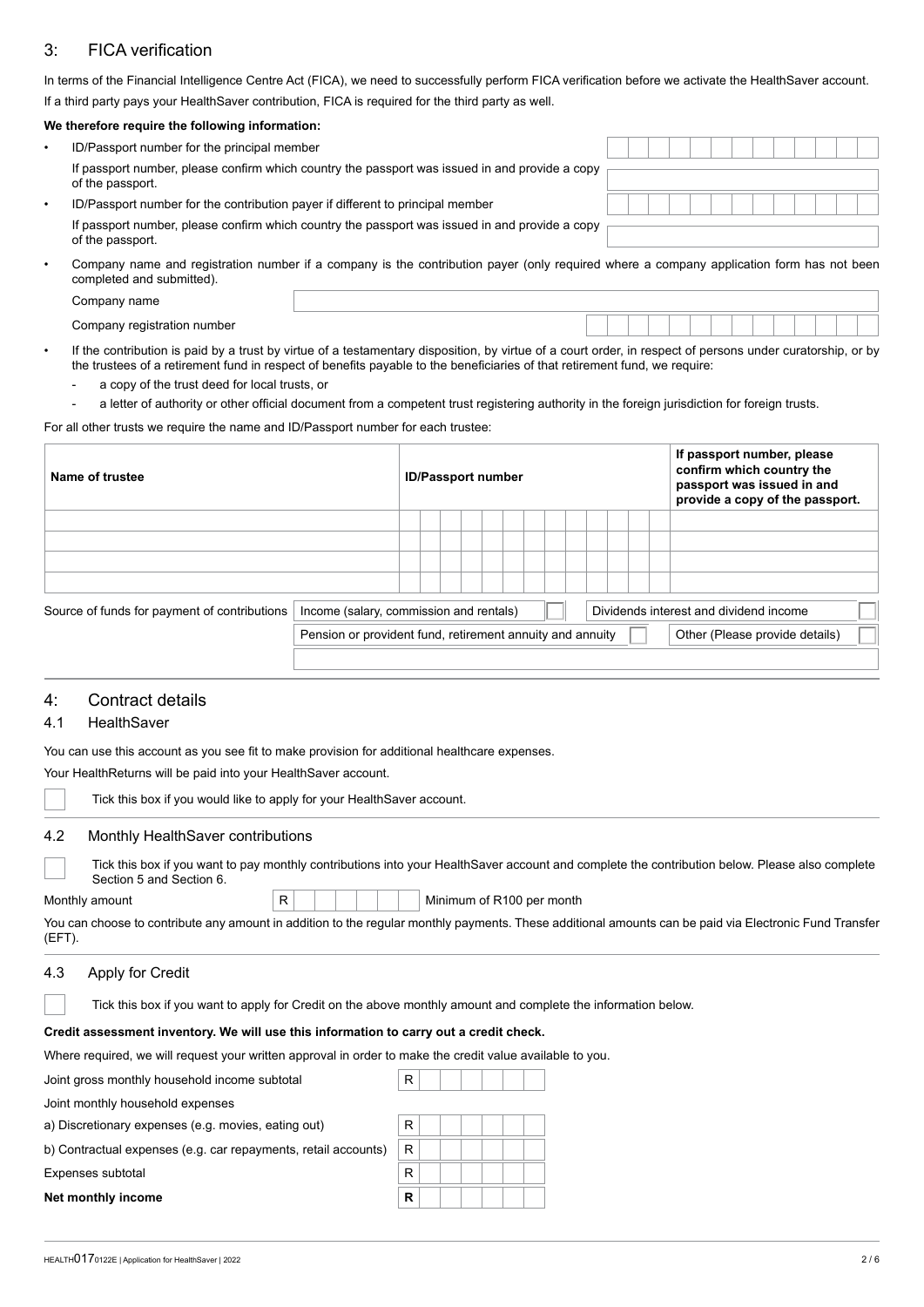### 4: Contract details (continued)

### Credit provider information

In terms of the regulations of the National Credit Act 34 of 2005, the following information must be supplied.

| <b>NCR</b> number       | <b>NCR CP 173</b>                  |
|-------------------------|------------------------------------|
| Name of credit provider | Momentum Metropolitan Life Limited |
| <b>Physical Address</b> | 268 West Avenue                    |
|                         | Centurion                          |
|                         | Gauteng                            |
|                         | 0157                               |
| Contact number          | 0860 11 78 59                      |
|                         | Weekdays 08:00 to 17:00            |

### 4.4 Claims payment

#### **In-hospital claims:**

Tick this box if you do not want any shortfalls in your in-hospital claims to be paid automatically from your available HealthSaver funds.

#### **Day-to-day claims:**

You can choose how your day-to-day claims will be paid from your available HealthSaver funds.

| Tick this box if you want your claims to be paid in full                                                        |
|-----------------------------------------------------------------------------------------------------------------|
| Tick this box if you want your claims to be paid at up to a maximum of 200% of the Momentum Medical Scheme rate |

### 4.5 Multiply Money Card

You can apply for a Multiply Money Card if you have a valid South African ID number.

You can apply for a maximum of 2 cards for yourself and your dependants who are registered on your medical aid. If you choose not to apply for the Multiply Money Card for yourself, you may apply for 2 additional cards for your dependants who are registered on your medical aid.

If you apply for a Multiply Money card, the following fees are applicable:

| $\bullet$ | Card issue fee                                      | R <sub>100.00</sub> |
|-----------|-----------------------------------------------------|---------------------|
| $\bullet$ | Annual HealthSaver card fee                         | R <sub>180.00</sub> |
| $\bullet$ | Monthly fee for secondary cardholder on HealthSaver | R <sub>12.50</sub>  |
| $\bullet$ | Change PIN                                          | R <sub>2.00</sub>   |
| $\bullet$ | Declined transactions                               | R4.00               |
| $\bullet$ | Unsuccessful card delivery fee                      | R99.00              |
| $\bullet$ | Urgent card delivery fee                            | R99.00              |

All card fees will be debited from your HealthSaver account. These fees are subject to change in January each year. The latest fees can be found on multiply.co.za.

### **Account holder: As the principal member, you will be the account holder.**

#### **Cardholder (HealthSaver account holder)**

Tick this box if you (the account holder) want to apply for a Multiply Money Card

Tick this box if you want an additional Multiply Money Card

#### **Additional cardholder**

| Title                 | Initials<br>First name                                                       |  |
|-----------------------|------------------------------------------------------------------------------|--|
| Surname               |                                                                              |  |
| Previous surname      | Female<br>Gender<br>Male                                                     |  |
| ID number             | Date of birth<br>D<br>M M<br>Y                                               |  |
| Passport number       |                                                                              |  |
| Date of issue         | $\mathbb N$<br>M<br>Expiry date<br>$\Box$<br>D<br>Y<br>Y<br>V<br>M<br>D<br>M |  |
| Country of issue      |                                                                              |  |
| Nationality           |                                                                              |  |
| Tax reference number  |                                                                              |  |
| Tax residency country |                                                                              |  |
| Telephone - home      | Telephone - work                                                             |  |
| Cellphone number*     |                                                                              |  |
| Email address         |                                                                              |  |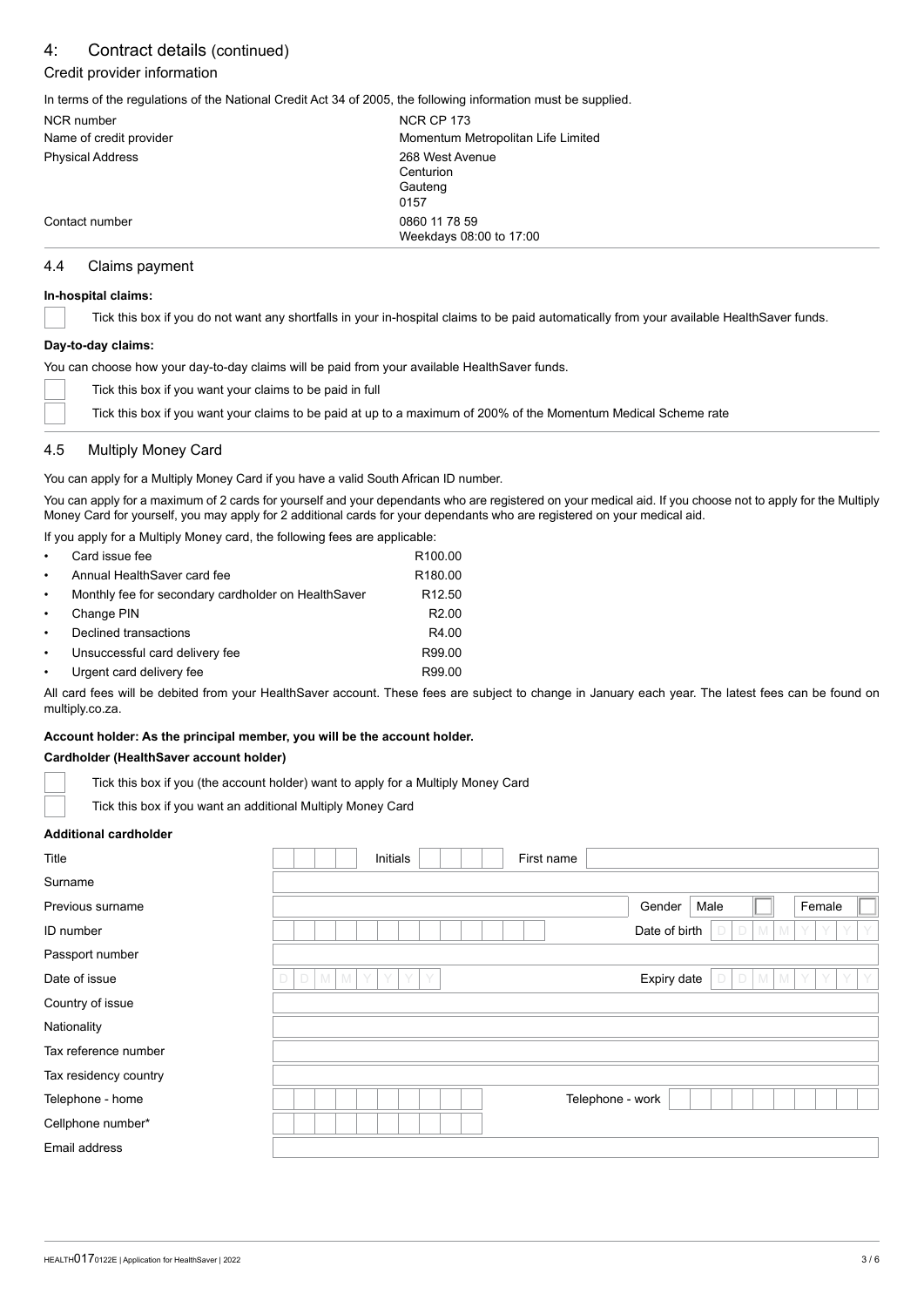### 4: Contract details (continued)

### 4.5 Multiply Money Card (continued)

### Tick this box if you want an additional Multiply Money Card

### **Additional cardholder**

| Title                 | Initials<br>First name                         |
|-----------------------|------------------------------------------------|
| Surname               |                                                |
| Previous surname      | Female<br>Male<br>Gender                       |
| ID number             | Date of birth<br>M<br>M                        |
| Passport number       |                                                |
| Date of issue         | Expiry date<br>D<br>M<br>M<br>Y<br>D<br>M<br>M |
| Country of issue      |                                                |
| Nationality           |                                                |
| Tax reference number  |                                                |
| Tax residency country |                                                |
| Telephone - home      | Telephone - work                               |
| Cellphone number*     |                                                |
| Email address         |                                                |

\* We cannot process your application form for Multiply Money Card without a valid cellphone number.

### 5: Contribution payer information

(Please do not provide credit card details. Momentum is not allowed to record your credit card details)

| Name of account holder |                                           |
|------------------------|-------------------------------------------|
| Name of bank           |                                           |
| Account number         |                                           |
| Account type           | Current/Cheque<br>Savings<br>Transmission |
| Branch code            | Branch name                               |
| Amount                 | R                                         |
| Starting date          | M<br>D<br>M<br>D<br>Y<br>V<br>Y           |

Please note that the complementary product(s) will only be activated upon successful activation of your Momentum Medical Scheme membership.

#### **Notes:**

- The deduction date is the first working day of the month.
- The abbreviated name as registered with the bank, which will reflect on your bank statement is Health Sav followed by your membership number.

### 6: Authorisation for contribution collection

Completion of this section is compulsory for all contribution payers

I authorise Momentum to debit the account as supplied on this application form with the amount of the contribution that I have agreed to pay for the HealthSaver. I undertake to inform Momentum of any change in the account details. I authorise Momentum to verify such account details with my financial institution. I accept that Momentum may debit the account on a date other than specified. I accept that failure to pay the amount, due and payable within 30 days from the due date, will lead to termination. I may cancel this mandate and pay via other methods within the 30 days. If I cancel this mandate, I remain responsible to pay any amounts due to Momentum while it was in force

#### If an **individual's** account is to be debited:

#### **If a third party's account\* details are used, please provide a copy of their ID.**

\*Consent from third party:

| I (name and surname)<br>ID number                               |                                                                                           |                                 |
|-----------------------------------------------------------------|-------------------------------------------------------------------------------------------|---------------------------------|
|                                                                 | consent to Momentum deducting the contributions due for this member from my bank account. |                                 |
| Signature of principal member or<br>third party (if applicable) |                                                                                           | $D$ $M$ $M$ $Y$ $Y$ $Y$<br>Date |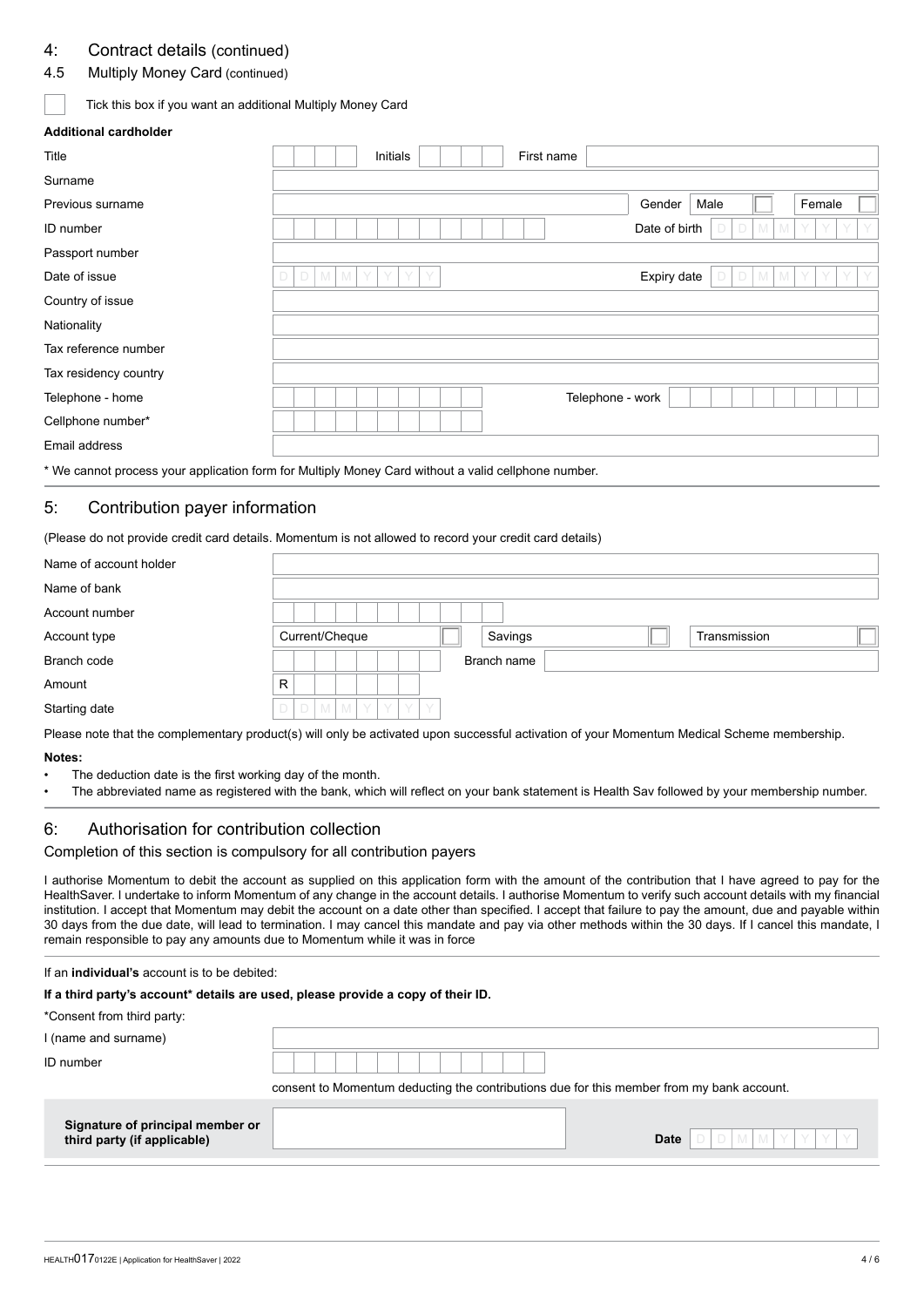### 6: Authorisation for contribution collection (continued)

#### If a **company** account is to be debited:

- I/we warrant that the principal member referred to in this application is an employee of our organisation.
- Momentum may bill us for the amount due for this member in the same manner as for other members that our organisation employs.

| Name                                                 |                                 |
|------------------------------------------------------|---------------------------------|
| Position in company                                  |                                 |
| Signature of account holder/<br>Authorised signatory | $D$ $M$ $M$ $Y$ $Y$ $Y$<br>Date |
|                                                      |                                 |
|                                                      |                                 |
| <b>Company stamp</b>                                 |                                 |

### 7: Terms and conditions

#### For protection of personal information

Momentum Metropolitan Holdings Limited comprises a group of companies that provide the following products and services:

financial planning services, healthcare administration, insurance products, investment products, managed care services and retirement benefits.

Momentum Metropolitan Holdings Limited and its subsidiaries will keep your personal information confidential and will adhere to the Protection of Personal Information Act 4 of 2013 when processing your personal information. We request your consent to process your personal information and to obtain your personal information from any other person for the purposes set out below. While your consent is voluntary, it is a requirement to enable Momentum Metropolitan Holdings Limited and its subsidiaries to offer you the products set out above and to administer the products.

- 1. I confirm that I am authorised to provide consent in this section on behalf of my dependants.
- 2. I authorise and give consent to Momentum Metropolitan Holdings Limited to process, further process and share my personal information, including health information, and that of my dependants, for purposes of any products and services with the subsidiaries of Momentum Metropolitan Holdings Limited.
- 3. I understand that the personal information will be shared to provide for the following purposes:
	- To interact with, and view all the products and services I have with Momentum Metropolitan Holdings Limited on its websites including obtaining a single view of my products within Momentum Metropolitan Holdings Limited.
	- To provide me and my dependants' personal and health information to any other entity within Momentum Metropolitan Holdings Limited, where I and/or my dependants already have a relationship or where I and/or my dependants have applied for a product or benefit, for the administration, underwriting including financial underwriting, credit scoring, client reporting and risk profile analysis of my and/or my dependants' products or benefits.
	- To provide any credit bureau or registered credit provider with my credit information as defined in the National Credit Act, 2005 (credit information includes, for example, my credit history, financial history, pattern of payment or default under any credit agreements, debt re-arrangement arrangements or judgments obtained for outstanding debts).
- 4. I understand that I have the right to withdraw my consent to have my personal information processed provided that the lawfulness of the processing of my personal information before my withdrawal will not be affected.
- 5. I understand that I have the right to object on reasonable grounds relating to my particular situation, to the processing of my personal information unless processing is required by law.
- 6. I understand that if I fail to provide the personal information required or if I am not willing to agree to the processing of my personal information, then Momentum Metropolitan Holdings Limited and its subsidiaries will not be able to offer me the products or to administer them. My personal information will be processed in terms of the Medical Schemes Act 131 of 1998, the Financial Intelligence Centre Act 38 of 2001, the Financial Advisory and Intermediary Act 37 of 2002, the Long-Term Insurance Act 52 of 1998, and the Pension Funds Act 24 of 1956.
- 7. I understand that I have the right to request my personal information which is under the control of Momentum Metropolitan Holdings Limited and its subsidiaries provided that I furnish adequate identity and that a fee may be charged for this service.
- 8. I understand that I have the right to request Momentum Metropolitan Holdings Limited and its subsidiaries where necessary, to correct, or delete my personal information that is inaccurate, irrelevant, excessive, outdated, incomplete, misleading, or obtained unlawfully.
- 9. If I have a complaint relating to the processing of my personal information, I understand that I should first refer it to Momentum Metropolitan Holdings Limited to resolve it in terms of their internal complaints process. If I am not satisfied with the outcome of the complaint, I understand that I may refer the complaint to the Information Regulator who can be contacted on 010 023 5207 or via email at inforeg@justice.gov.za or POPIAComplaints.IR@justice.gov.za.

| <b>Date</b><br>Signature of principal member |
|----------------------------------------------|
|----------------------------------------------|